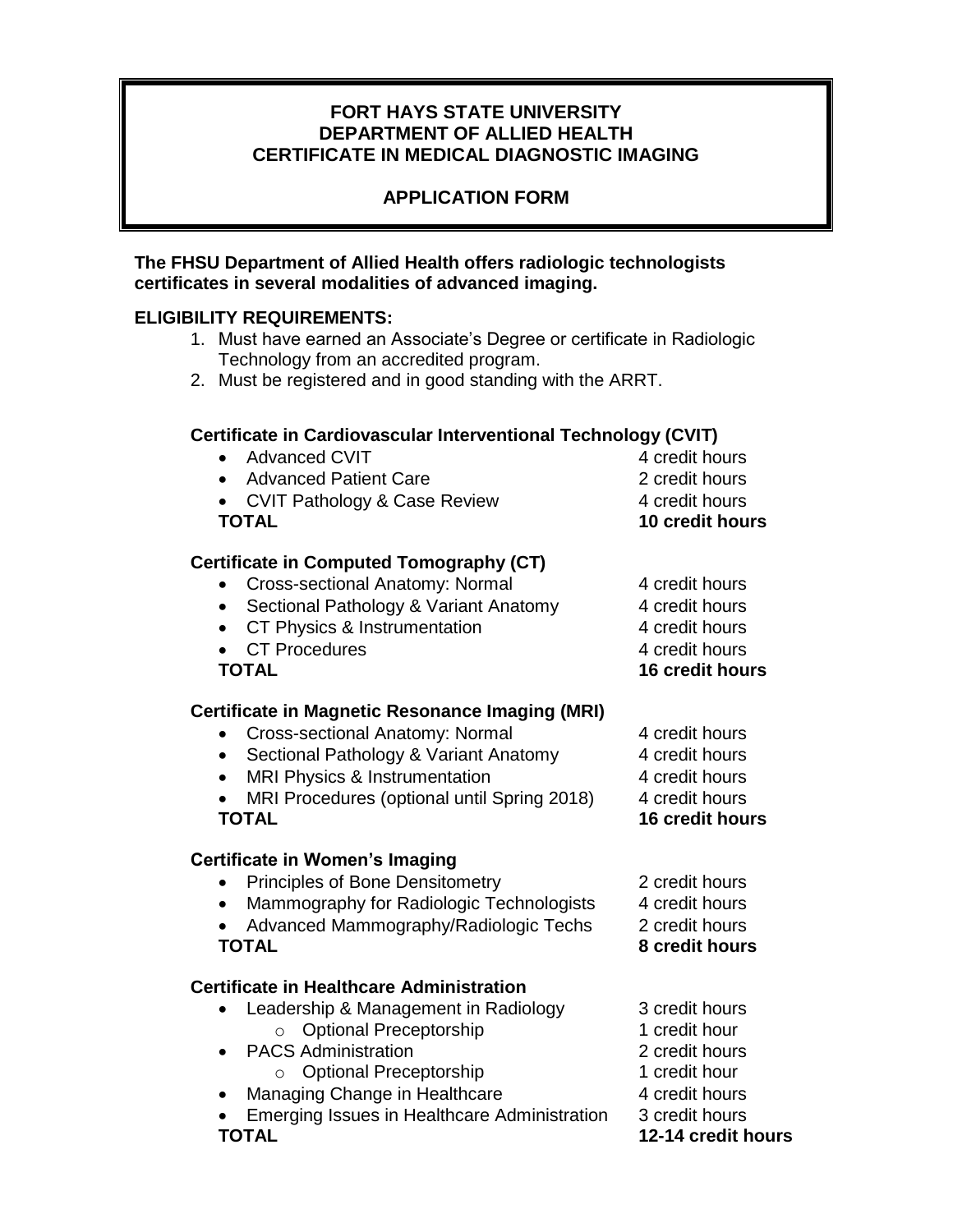#### **APPLICATION FORM**

You will apply to the University as a non-degree seeking student, which means you do not need to submit transcripts to FHSU. Please use the checklist on the next page to make sure you submit all applications materials to the Allied Health Department. Your application for admission will not be reviewed until all materials are received.

| Contact information.          |  |
|-------------------------------|--|
|                               |  |
|                               |  |
|                               |  |
|                               |  |
|                               |  |
| Certificate you are pursuing: |  |
| ) CVIT                        |  |
| ) ст                          |  |
| <b>MRI</b>                    |  |
| Women's Imaging               |  |

Healthcare Administration

Contact Information:

Before beginning any optional clinical experience related to preceptorships, all students will be required to complete an application for liability insurance purposes, which may require the applicant to provide personal information such as: name, date of birth, address, valid social security number, etc. for informational purposes only. Many states also require this information for state licensure.

Notice of Non-discrimination: Fort Hays State University does not discriminate on the basis of gender, race, religion, national origin, color, age, marital status, sexual orientation, disability or veteran status in its educational programs, employment and all other activities. The director of affirmative action, coordinator of Title IX, Title VI, Section 504 and ADA regulations may be contacted at 600 Park Street, Hays, KS 67601-4099, 785-628-4033.

| Sign<br>$\cdots$ | . .<br>---<br>-- |
|------------------|------------------|
|------------------|------------------|

10/17/16